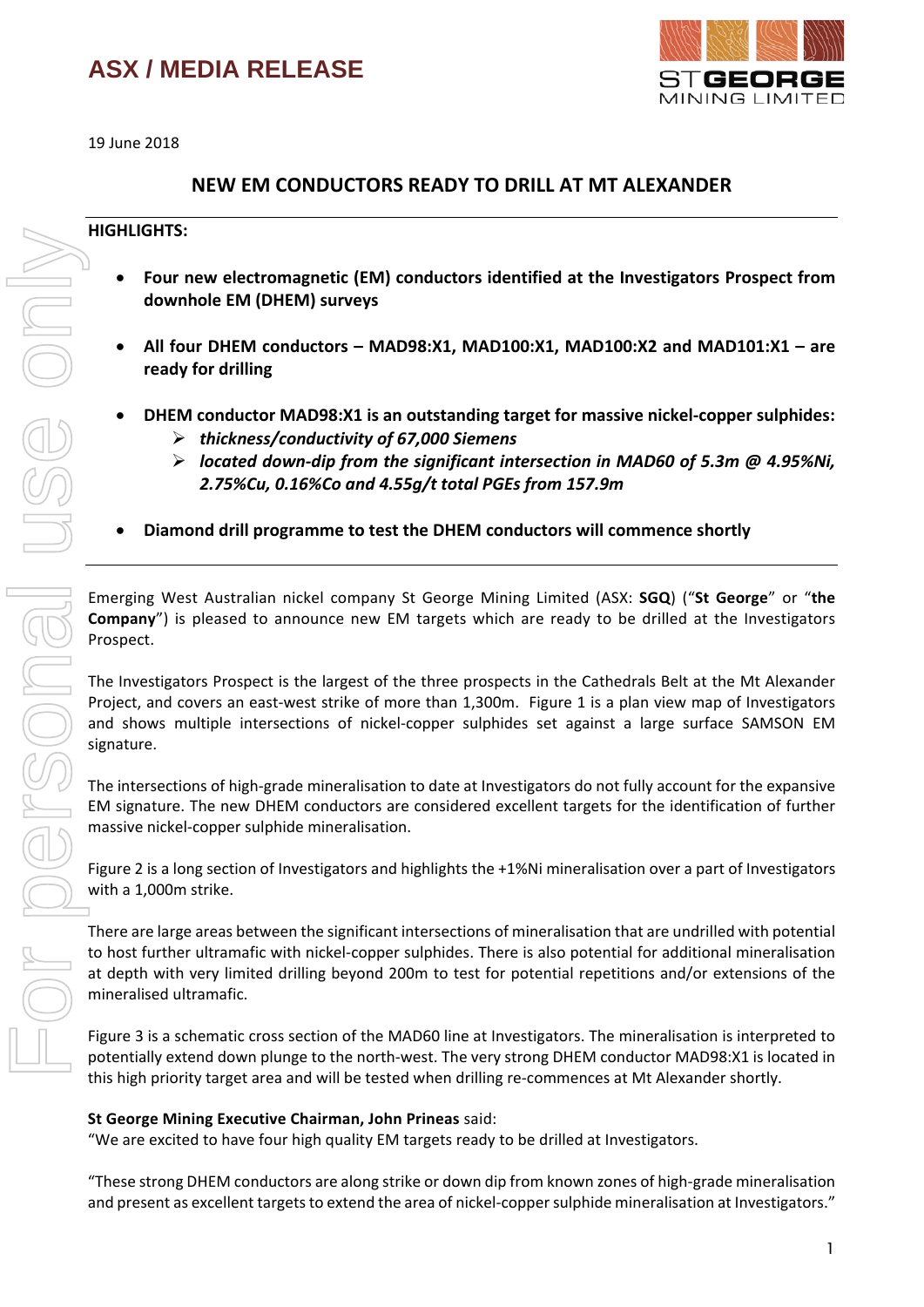

DHEM surveys carried out in three drill holes recently completed at Investigators – MAD98, MAD100 and MAD101 – have identified four separate off-hole EM conductors which have geophysical features consistent with massive sulphide mineralisation and are recommended for drill testing:

- **MAD98:X1** strong off-hole anomaly identified from drill hole MAD98. The EM plate (25x27m) is modelled with a thickness/conductivity of 67,000 Siemens and is approximately 200m below surface.
- **MAD100:X1 and MAD100:X2** off-hole anomalies identified from MAD100 between 130-180m below surface with dimensions of 20x10m to 30x18m, and thickness/conductivity respectively of 33,600 Siemens and 52,200 Siemens.
- **MAD101:X1** off-hole EM anomaly identified from MAD101. The EM plate (20x30m) is 100m below surface and modelled with thickness/conductivity of 3,500 Siemens.

MAD98:X1 is located down-dip from the best intersection at Investigators – drill hole MAD60 which intersected *5.3m @ 4.95%Ni, 2.75%Cu, 0.16%Co, and 4.55g/t total PGEs from 157.9m.* This DHEM conductor, in particular, is an outstanding target for further thick nickel-copper sulphides.

The proposed drilling on this MAD60 section, if successful in intersecting nickel-copper sulphides, could identify mineralisation over a potential down dip extent of about 320m (see Figure 3).

A diamond drill programme to test these DHEM conductors is scheduled to commence in approximately two weeks subject to final confirmation of rig availability.



*Figure 1 - plan view of Investigators Prospect with drill hole collar locations over the large SAMSON total field EM anomalies (red/pink colours). SAMSON EM image is shown in Channel 18 (44ms). The surface projection of the untested DHEM plates is also shown. Assays for completed drill holes are contained in Table 1 below.*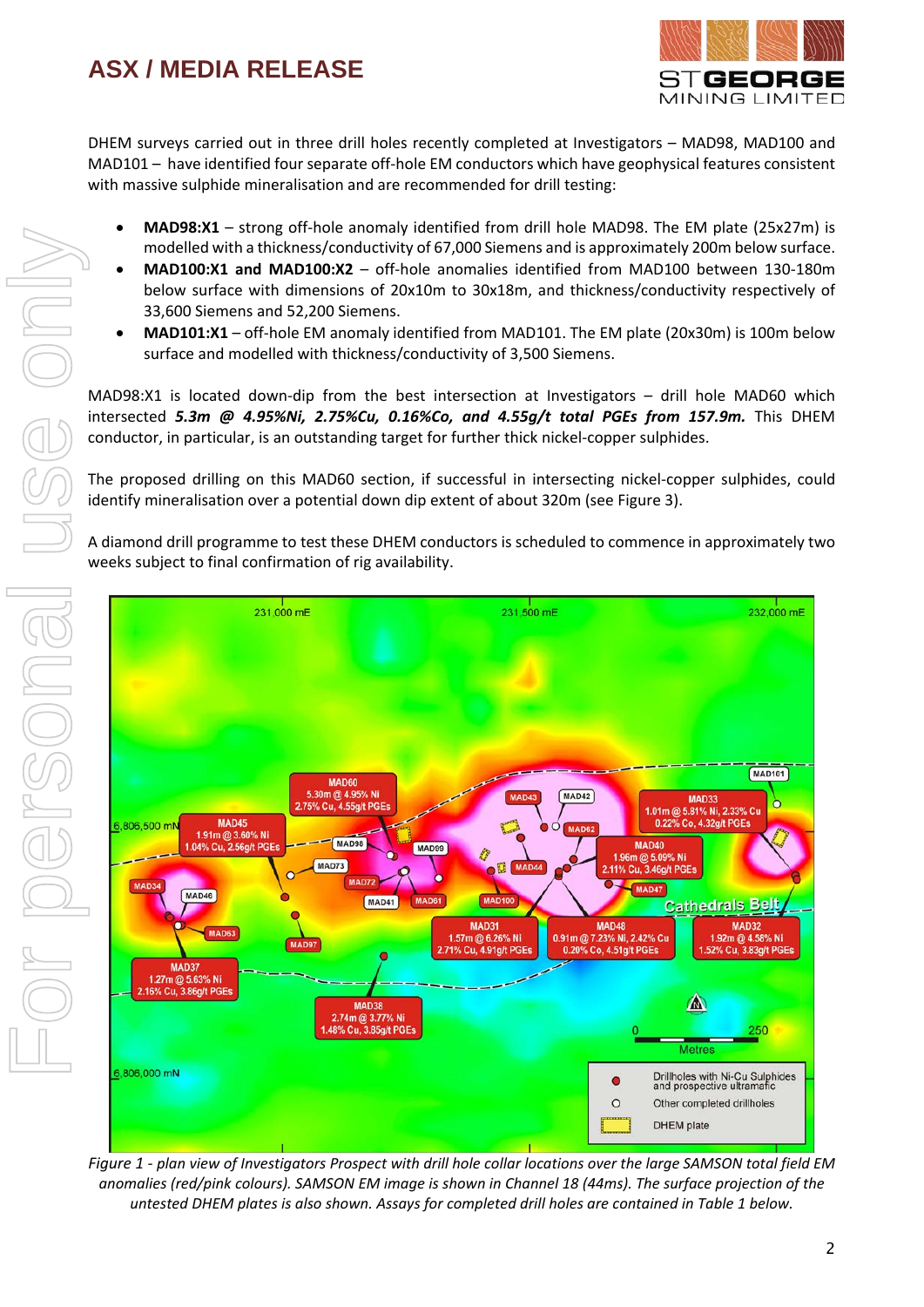

**Investigators** Long-section



*Figure 2 – Schematic long section of the Investigators Prospect (facing north) based on interpretation from drill hole data. Drill holes shown near the DHEM Plate 67,000 Siemens are to the south of the Plate and have not intersected the conductor.*



*Figure 3 – Schematic cross section of the MAD60 line (facing west) at Investigators based on interpretation of drill hole data. The mineralised ultramafic dips to the north-west with potential for a down plunge extension, where the new DHEM conductor is located.*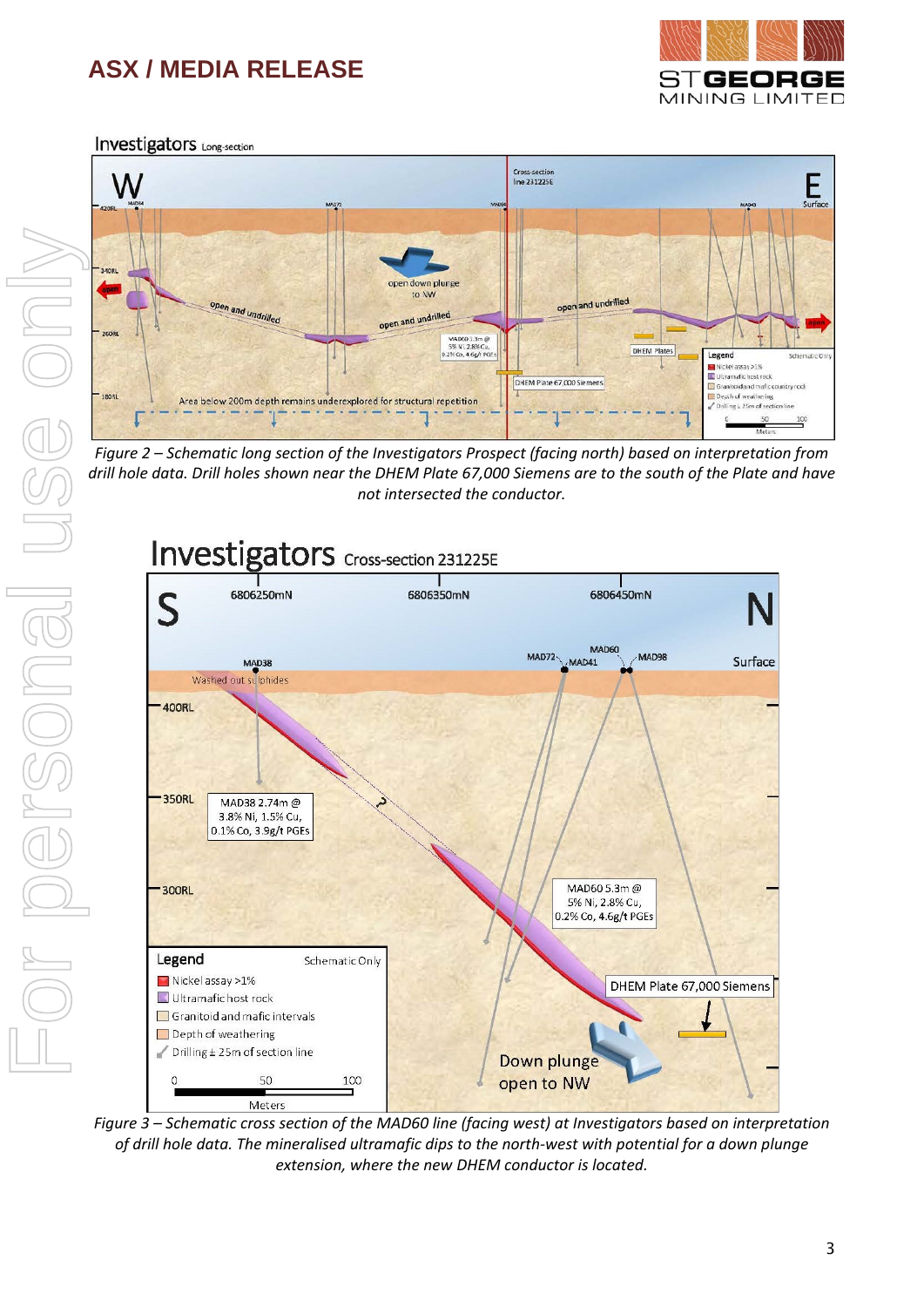

| Hole ID | <b>GDA94</b><br>East | <b>GDA94</b><br><b>North</b> | <b>Dip</b> | <b>Azimuth</b> | <b>Depth</b><br>(m) | From<br>(m) | To $(m)$ | <b>Width</b><br>(m) | Ni%   | Cu%  | Co%  | <b>Total</b><br><b>PGEs</b><br>g/t | Au<br>g/t | Ag<br>g/t |
|---------|----------------------|------------------------------|------------|----------------|---------------------|-------------|----------|---------------------|-------|------|------|------------------------------------|-----------|-----------|
| MAD29   | 231559.5             | 6806419.6                    | $-60$      | 160            | 201.6               | 104.00      | 105      | 1                   | 0.36  | 0.18 | 0.01 | 1.02                               | 0.12      | 1.50      |
| MAD31   | 231559.4             | 6806416.5                    | -63        |                | 160                 | 108.00      | 111.67   | 3.67                | 0.56  | 0.28 | 0.02 | 1.22                               | 0.16      | 1.98      |
| MAD31   |                      |                              |            | 133            |                     | 111.67      | 113.24   | 1.57                | 6.26  | 2.71 | 0.18 | 4.91                               | 0.19      | 8.10      |
|         |                      | Including                    |            |                |                     | 112.08      | 113.09   | 1.01                | 7.98  | 3.13 | 0.22 | 5.90                               | 0.14      | 9.06      |
| MAD32   | 232040.2             | 6806403                      | $-73$      | 220            | 92.7                | 44          | 51.6     | 7.6                 | 0.44  | 0.19 | 0.02 | 0.59                               | 0.03      | 0.88      |
| MAD32   |                      |                              |            |                |                     | 51.6        | 53.52    | 1.92                | 4.58  | 1.52 | 0.14 | 3.83                               | 0.12      | 4.43      |
|         |                      | Including                    |            |                |                     | 52.75       | 53.52    | 0.77                | 7.82  | 2.50 | 0.24 | 6.31                               | 0.13      | 6.82      |
| MAD33   | 232038.2             | 6806412                      | $-57$      | 330            | 129.7               | 87.45       | 96.48    | 9.03                | 0.43  | 0.14 | 0.02 | 0.44                               | 0.03      | 1.08      |
| MAD33   |                      |                              |            |                |                     | 96.48       | 97.49    | 1.01                | 5.81  | 2.33 | 0.22 | 4.32                               | 0.12      | 7.30      |
| MAD34   | 230769               | 6806330                      | $-70$      | 25             | 152.5               | 94          | 96.1     | 2.1                 | 0.52  | 0.25 | 0.02 | 0.57                               | 0.07      | 2.04      |
| MAD34   |                      |                              |            |                |                     | 96.1        | 98.89    | 2.79                | 1.63  | 0.53 | 0.05 | 1.24                               | 0.11      | 3.62      |
|         |                      | Including                    |            |                |                     | 98.7        | 98.89    | 0.19                | 7.34  | 1.53 | 0.22 | 3.27                               | 0.05      | 24.00     |
| MAD37   | 230772.7             | 6806327                      | $-84$      | 335            | 156                 | 110         | 122      | 12                  | 0.41  | 0.13 | 0.02 | 0.35                               | 0.04      | 1.22      |
| MAD37   |                      |                              |            |                |                     | 122         | 123.27   | 1.27                | 5.63  | 2.16 | 0.17 | 3.86                               | 0.10      | 6.83      |
|         |                      | Including                    |            |                |                     | 122.55      | 123.27   | 0.72                | 7.93  | 2.75 | 0.23 | 4.81                               | 0.07      | 9.00      |
|         |                      | And, Including               |            |                |                     | 123.27      | 123.6    | 0.33                | 0.81  | 0.69 | 0.03 | 2.33                               | 0.14      | 2.50      |
| MAD38   | 231205.1             | 6806248                      | $-70$      | 90             | 65.5                | 25.4        | 28.14    | 2.74                | 3.77  | 1.48 | 0.10 | 3.85                               | 0.17      | 5.49      |
|         |                      | Including                    |            |                |                     | 26.3        | 26.4     | 0.1                 | 12.80 | 5.54 | 0.25 | 11.52                              | 0.38      | 36.50     |
|         |                      | And, Including               |            |                |                     | 27.6        | 28.14    | 0.54                | 8.59  | 3.43 | 0.24 | 6.73                               | 0.14      | 10.00     |
| MAD40   | 231575.7             | 6806427                      | -68        | 160            | 142.3               | 105.35      | 106.79   | 1.44                | 0.46  | 0.16 | 0.02 | 0.60                               | 0.07      | 1.32      |
| MAD40   |                      |                              |            |                |                     | 106.79      | 108.75   | 1.96                | 5.09  | 2.11 | 0.16 | 3.46                               | 0.39      | 6.04      |
|         |                      | Including                    |            |                |                     | 107.75      | 108.75   | 1                   | 7.88  | 3.11 | 0.24 | 5.04                               | 0.53      | 8.00      |
| MAD43   |                      |                              |            |                |                     | 149.7       | 157.22   | 7.52                | 0.43  | 0.20 | 0.02 | 0.55                               | 0.05      | 1.13      |
| MAD43   | 231528.9             | 6806508                      | $-70$      | 160            | 180                 | 157.22      | 157.9    | 0.68                | 7.09  | 2.73 | 0.23 | 3.54                               | 0.14      | 9.50      |
| MAD43   |                      |                              |            |                |                     | 170.43      | 170.53   | 0.1                 | 4.25  | 0.98 | 0.13 | 2.91                               | 0.11      | 6.00      |
| MAD43   |                      |                              |            |                |                     | 171.1       | 171.25   | 0.15                | 1.88  | 1.27 | 0.06 | 1.65                               | 0.11      | 6.50      |
| MAD44   | 231482.4             | 6806488                      | $-70$      | 180            | 180                 | 155.66      | 156.11   | 0.45                | 5.59  | 1.27 | 0.18 | 4.28                               | 0.24      | 11.70     |
|         |                      | Including                    |            |                |                     | 155.84      | 156.11   | 0.27                | 8.49  | 1.67 | 0.27 | 5.24                               | 0.20      | 16.50     |
| MAD45   | 231004.9             | 6806368                      | $-81$      | 355            | 229                 | 174         | 178.23   | 4.23                | 0.39  | 0.13 | 0.02 | 0.35                               | 0.04      | 0.85      |
| MAD45   |                      |                              |            |                |                     | 178.23      | 180.14   | 1.91                | 3.60  | 1.04 | 0.11 | 2.56                               | 0.19      | 2.71      |
|         |                      | Including                    |            |                |                     | 178.87      | 179.08   | 0.21                | 5.44  | 0.51 | 0.17 | 2.55                               | 0.09      | 2.50      |
|         |                      | And, Including               |            |                |                     | 179.76      | 180.14   | 0.38                | 7.10  | 2.84 | 0.21 | 5.42                               | 0.21      | 7.00      |
| MAD47   | 231659.8             | 6806394                      | $-70$      | 175            | 142.1               | 42.2        | 43       | 0.8                 | 1.77  | 2.85 | 0.05 | 4.31                               | 0.21      | 8.34      |
|         |                      | Including                    |            |                |                     | 42.2        | 42.35    | 0.15                | 0.92  | 6.85 | 0.02 | 5.35                               | 0.24      | 21.00     |
|         |                      | And, Including               |            |                |                     | 42.9        | 43       | 0.1                 | 7.54  | 7.02 | 0.28 | 10.04                              | 0.33      | 14.00     |
| MAD47   | 231659.8             | 6806394                      | -70        | 175            | 142.1               | 43.95       | 44.2     | 0.25                | 1.65  | 0.74 | 0.03 | 2.71                               | 0.13      | 2.50      |
| MAD48   | 231559.7             | 6806410                      | $-70$      | 181            | 127.1               | 89.35       | 91.98    | 2.63                | 0.58  | 0.33 | 0.02 | 0.97                               | 0.10      | 4.36      |
| MAD48   |                      |                              |            |                |                     | 91.98       | 92.89    | 0.91                | 7.23  | 2.42 | 0.20 | 4.51                               | 0.18      | 8.00      |
| MAD60   | 231225.2             | 6806451                      | $-70$      | 178            | 190                 | 156         | 157.9    | 1.9                 | 0.60  | 0.28 | 0.02 | 1.49                               | 0.29      | 2.63      |
| MAD60   |                      |                              |            |                |                     | 157.9       | 163.2    | 5.3                 | 4.95  | 2.75 | 0.16 | 4.55                               | 0.25      | 8.95      |
|         |                      | Including                    |            |                |                     | 159.38      | 162.38   | 3                   | 6.40  | 3.55 | 0.21 | 5.25                               | 0.17      | 12.18     |
|         |                      | And, Including               |            |                |                     | 162.9       | 163.2    | 0.3                 | 5.93  | 3.54 | 0.20 | 4.36                               | 0.12      | 11.00     |
| MAD61   | 231249.4             | 6806423                      | -70        | 180            | 160.1               | 133         | 135.6    | 2.6                 | 0.37  | 0.17 | 0.01 | 0.48                               | 0.04      | 0.65      |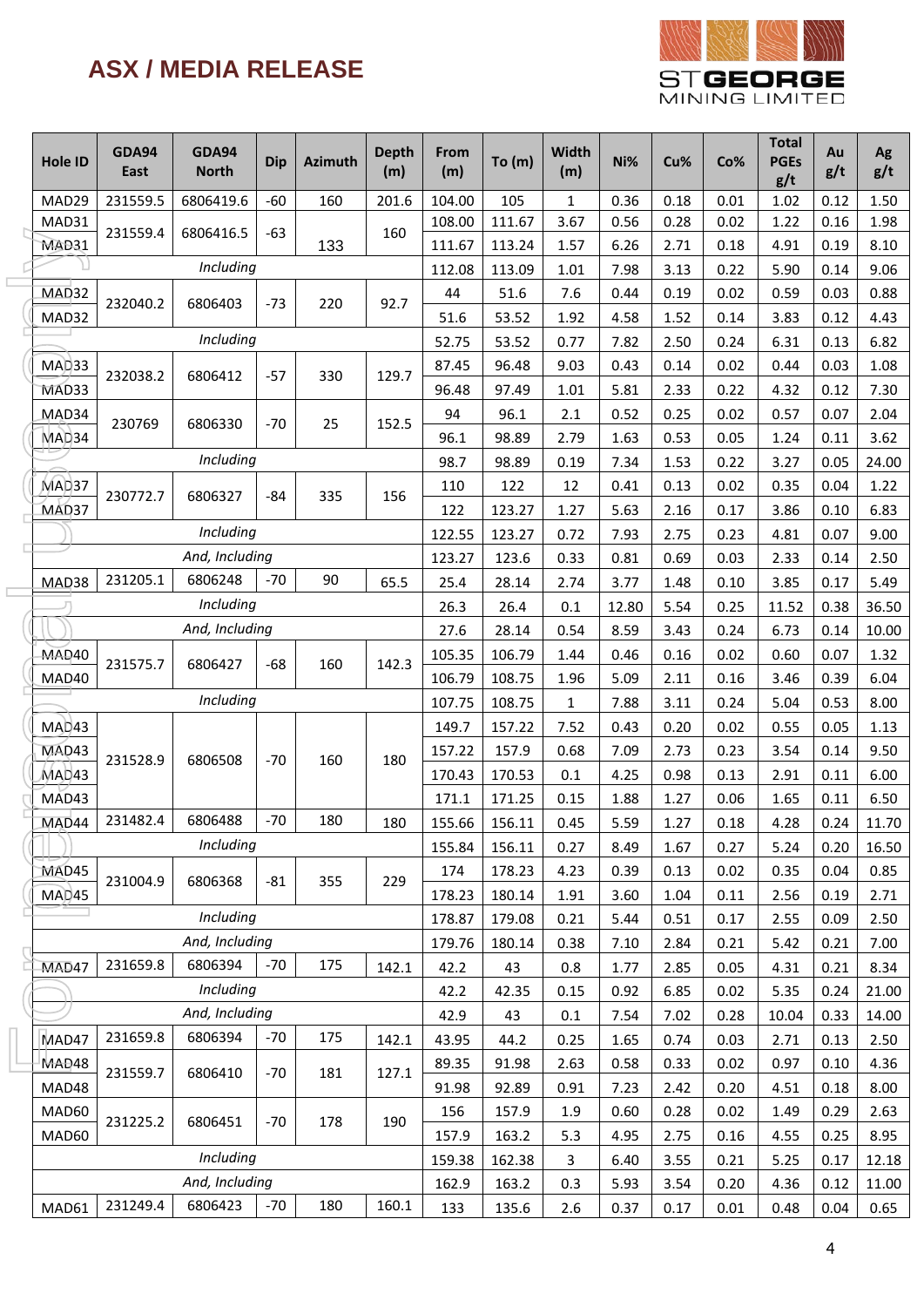

| MAD61 |          |         |       |     |       | 135.94 | 136.18 | 0.24 | 0.73 | 0.61 | 0.02 | 1.64 | 0.14 | 2.50  |
|-------|----------|---------|-------|-----|-------|--------|--------|------|------|------|------|------|------|-------|
| MAD62 | 231587.4 | 6806445 | $-70$ | 0   | 220   | 195.84 | 197.25 | 1.41 | 0.82 | 0.31 | 0.04 | 0.92 | 0.07 | 1.28  |
| MAD62 |          |         |       |     |       | 197.25 | 197.56 | 0.31 | 6.07 | 2.81 | 0.23 | 2.94 | 0.03 | 6.50  |
| MAD63 |          |         |       |     |       | 106    | 110.33 | 4.33 | 0.81 | 0.35 | 0.03 | 1.26 | 0.17 | 2.66  |
| MAD63 | 230796.9 | 6806312 | $-75$ | 355 | 128.1 | 110.33 | 110.62 | 0.29 | 7.73 | 2.57 | 0.24 | 3.26 | 0.04 | 5.50  |
| MAD63 |          |         |       |     |       | 110.62 | 110.77 | 0.15 | 0.82 | 1.05 | 0.03 | 6.13 | 0.08 | 3.50  |
| MAD72 |          | 6806418 | $-75$ | 180 | 154.7 | 131.3  | 135.79 | 4.49 | 0.38 | 0.09 | 0.02 | 0.28 | 0.02 | 0.55  |
| MAD72 | 231242.1 |         |       |     |       | 135.79 | 136    | 0.21 | 5.90 | 0.32 | 0.19 | 1.08 | 0.01 | 3.00  |
| MAD72 |          |         |       |     |       | 136    | 136.71 | 0.71 | 0.53 | 0.15 | 0.02 | 0.40 | 0.03 | 7.00  |
| MAD72 |          |         |       |     |       | 136.71 | 136.96 | 0.25 | 6.23 | 7.48 | 0.21 | 2.52 | 0.01 | 18.00 |

*Table 1 - Significant assay intersections for the Investigators Prospect.*

*Figure 4 – drill core from MAD60 with large pentlandite crystals prominent in the core. This section of core is from an interval that returned assays of 3m @ 6.40%Ni, 3.55%Cu, 0.21%Co and 5.25g/t total PGEs from 159.38m.*

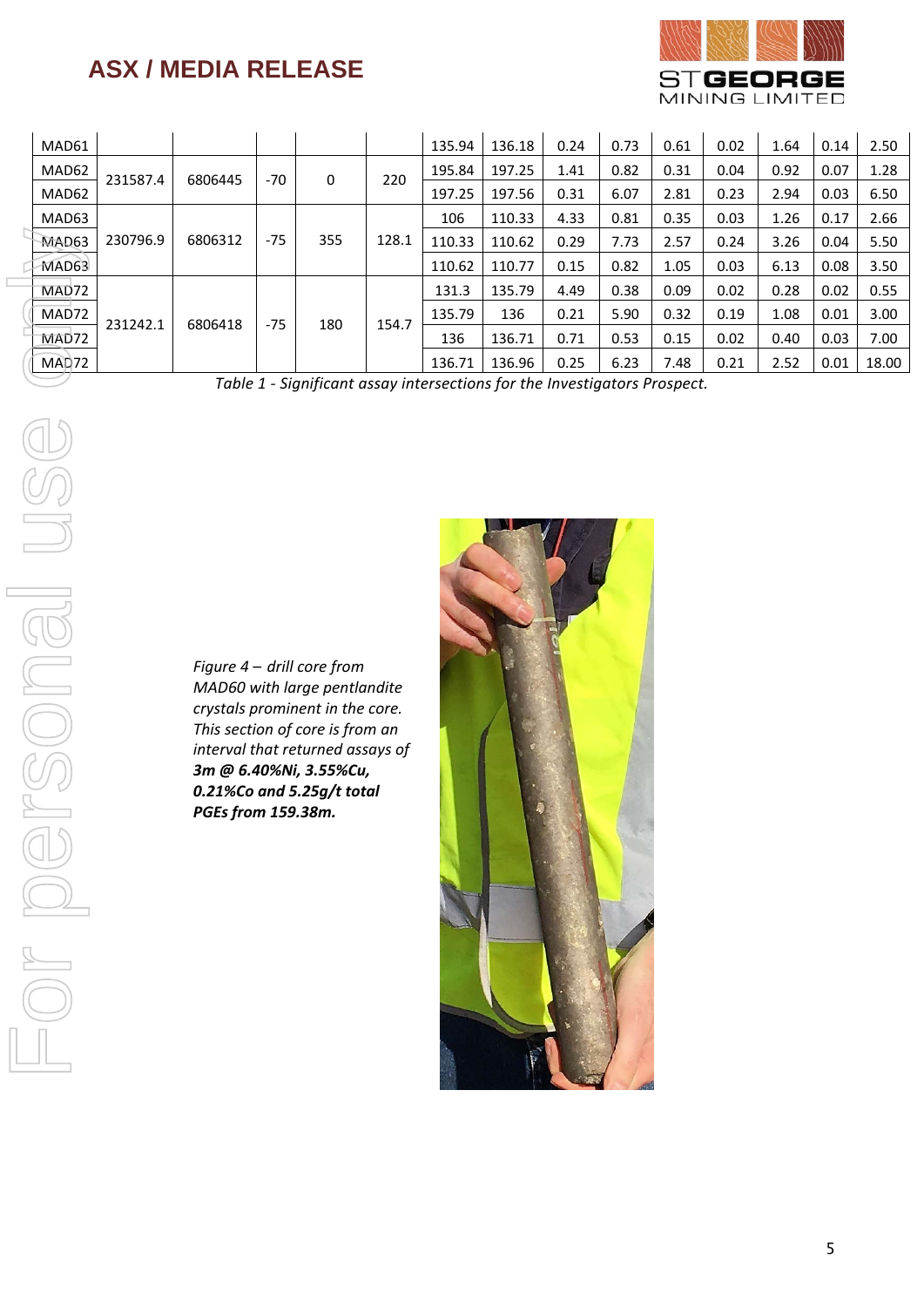

#### *About the Mt Alexander Project:*

The Mt Alexander Project is located 120km south-southwest of the Agnew-Wiluna Belt, which hosts numerous world-class nickel deposits. The Project comprises five granted exploration licences – E29/638, E29/548, E29/962, E29/954 and E29/972.

The Cathedrals, Stricklands and Investigators nickel-copper-cobalt-PGE discoveries are located on E29/638, which is held in joint venture by St George Mining Limited (75%) and Western Areas Limited (25%). St George is the Manager of the Project, with Western Areas retaining a 25% non-contributing interest in the Project (in regard to E29/638 only) until there is a decision to mine.

#### **For further information, please contact:**

### **For further information, please contact:**

**John Prineas** Executive Chairman St George Mining Limited +61 (0) 411 421 253 [John.prineas@stgm.com.au](mailto:John.prineas@stgm.com.au) **Peter Klinger** Media and Investor Relations Cannings Purple +61 (0) 411 251 540 [pklinger@canningspurple.com.au](mailto:pklinger@canningspurple.com.au)

#### **Competent Person Statement:**

The information in this report that relates to Exploration Targets, Exploration Results, Mineral Resources or Ore Reserves is based on information compiled by Mr Benjamin Pollard, a Competent Person who is a Member of The Australasian Institute of Mining and Metallurgy. Mr Pollard is a director of Cadre Geology and Mining Pty Ltd which has been retained by St George Mining Limited to provide technical advice on mineral projects.

Mr Pollard has sufficient experience that is relevant to the style of mineralisation and type of deposit under consideration and to the activity being undertaken to qualify as a Competent Person as defined in the 2012 Edition of the 'Australasian Code for Reporting of Exploration Results, Mineral Resources and Ore Reserves'. Mr Pollard consents to the inclusion in the report of the matters based on his information in the form and context in which it appears.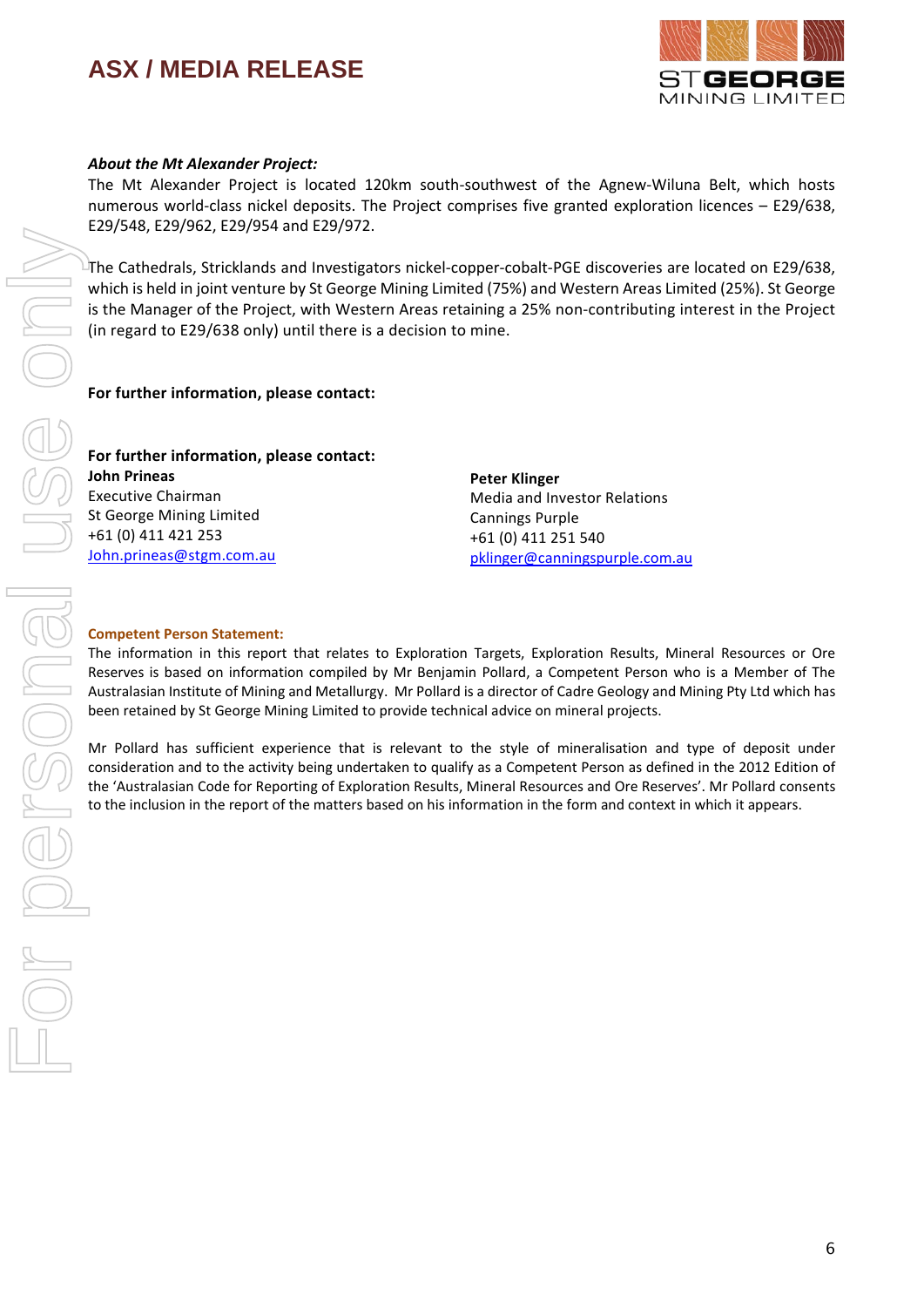### **The following sections are provided for compliance with requirements for the reporting of exploration results under the JORC Code, 2012 Edition.**

### **Section 1 Sampling Techniques and Data**

(Criteria in this section apply to all succeeding sections)

|  | <b>Criteria</b>                 | <b>JORC Code explanation</b>                                                                                                                                                                                                                                                                                                                    | <b>Commentary</b>                                                                                                                                                                                                                                                                                                                                                                                                                                                |
|--|---------------------------------|-------------------------------------------------------------------------------------------------------------------------------------------------------------------------------------------------------------------------------------------------------------------------------------------------------------------------------------------------|------------------------------------------------------------------------------------------------------------------------------------------------------------------------------------------------------------------------------------------------------------------------------------------------------------------------------------------------------------------------------------------------------------------------------------------------------------------|
|  | <b>Sampling</b><br>techniques   | Nature and quality of sampling (eg cut channels,<br>random chips, or specific specialised industry<br>standard measurement tools appropriate to the<br>minerals under investigation, such as down hole<br>gamma sondes, or handheld XRF instruments,<br>etc.). These examples should not be taken as<br>limiting the broad meaning of sampling. | The sections of the core that are selected for assaying are marked up<br>and then recorded on a sample sheet for cutting and sampling at the<br>certified assay laboratory. Samples of HQ or NQ2 core are cut just to<br>the right of the orientation line where available using a diamond core<br>saw, with half core sampled lengthways for assay.                                                                                                             |
|  |                                 | Include reference to measures taken to ensure<br>sample representivity and the appropriate<br>calibration of any measurement tools or<br>systems used.                                                                                                                                                                                          | Wherever possible the same side of the drill core is sampled to ensure<br>sample is representative. Appropriate QAQC samples are inserted<br>into the sequences as per industry best practice.                                                                                                                                                                                                                                                                   |
|  |                                 | Aspects of the determination of mineralisation<br>that are Material to the Public Report.<br>In cases where 'industry standard' work has<br>been done this would be relatively simple (eg<br>'reverse circulation drilling was used to obtain 1<br>m samples from which 3 kg was pulverised to                                                  | Diamond core (both HQ and NQ2) is half-core sampled to geological<br>boundaries no more than 1.5m and no less than 10cm. Samples less<br>than 3kg are crushed to 10mm, dried and then pulverised to 75µm.<br>Samples greater than 3kg are first crushed to 10mm then finely<br>crushed to 3mm and input into the rotary splitters to produce a<br>consistent output weight for pulverisation.                                                                    |
|  |                                 | produce a 30 g charge for fire assay'). In other<br>cases more explanation may be required, such<br>as where there is coarse gold that has inherent<br>sampling problems. Unusual commodities or<br>mineralisation types (eg submarine nodules)                                                                                                 | Pulverisation produces a 40g charge for fire assay. Elements<br>determined from fire assay are gold (Au), platinum (Pt) and palladium<br>(Pd) with a 1ppb detection limit. To determine other PGE<br>concentrations (Rh, Ru, Os, Ir) a 25g charge for nickel sulphide collect<br>fire assay is used with a 1ppb detection limit.                                                                                                                                 |
|  |                                 | may warrant disclosure of detailed information.                                                                                                                                                                                                                                                                                                 | Other elements will be analysed using an acid digest and an ICP finish.<br>These elements are: Ag, Al, As, Bi, Ca, Cd, Co, Cr, Fe, K, Li, Mg, Mn,<br>Mo, Nb, Ni, P, Pb, S, Sb, Sn, Te, Ti, V, W, Zn. The sample is digested<br>with nitric, hydrochloric, hydrofluoric and perchloric acids to effect as<br>near to total solubility of the sample as possible. The sample is then<br>analysed using ICP-AES or ICP-MS.                                          |
|  |                                 |                                                                                                                                                                                                                                                                                                                                                 | LOI (Loss on Ignition) will be completed on selected samples to<br>determine the percentage of volatiles released during heating of<br>samples to 1000°C.                                                                                                                                                                                                                                                                                                        |
|  | <b>Drilling</b><br>techniques   | Drill type (eg core, reverse circulation, open-hole<br>hammer, rotary air blast, auger, Bangka, sonic,<br>etc) and details (eg core diameter, triple or<br>standard tube, depth of diamond tails, face-<br>sampling bit or other type, whether core is<br>oriented and if so, by what method, etc).                                             | Diamond drilling is completed using HQ sized coring equipment<br>through the weathered zone (mostly saprock) with 3m barrels, and<br>then HQ or NQ2 in fresh rock with 3m or 6m barrels as required. The<br>core is oriented using ACT II electric core orientation.                                                                                                                                                                                             |
|  | <b>Drill sample</b><br>recovery | Method of recording and assessing core and<br>chip sample recoveries and results assessed.                                                                                                                                                                                                                                                      | Diamond core recoveries are recorded during drilling and reconciled<br>during the core processing and geological logging. The core length<br>recovered is measured for each run and recorded which is used to<br>calculate core recovery as a percentage.                                                                                                                                                                                                        |
|  |                                 | Measures taken to maximise sample recovery<br>and ensure representative nature of the<br>samples.                                                                                                                                                                                                                                               | Measures taken to maximise core recovery include using appropriate<br>core diameter and shorter barrel length through the weathered zone,<br>which at Cathedrals and Investigators is mostly <20m and Stricklands<br><40m depth. Primary locations for core loss in fresh rock are on<br>geological contacts and structural zones, and drill techniques are<br>adjusted accordingly, and if possible these zones are predicted from<br>the geological modelling. |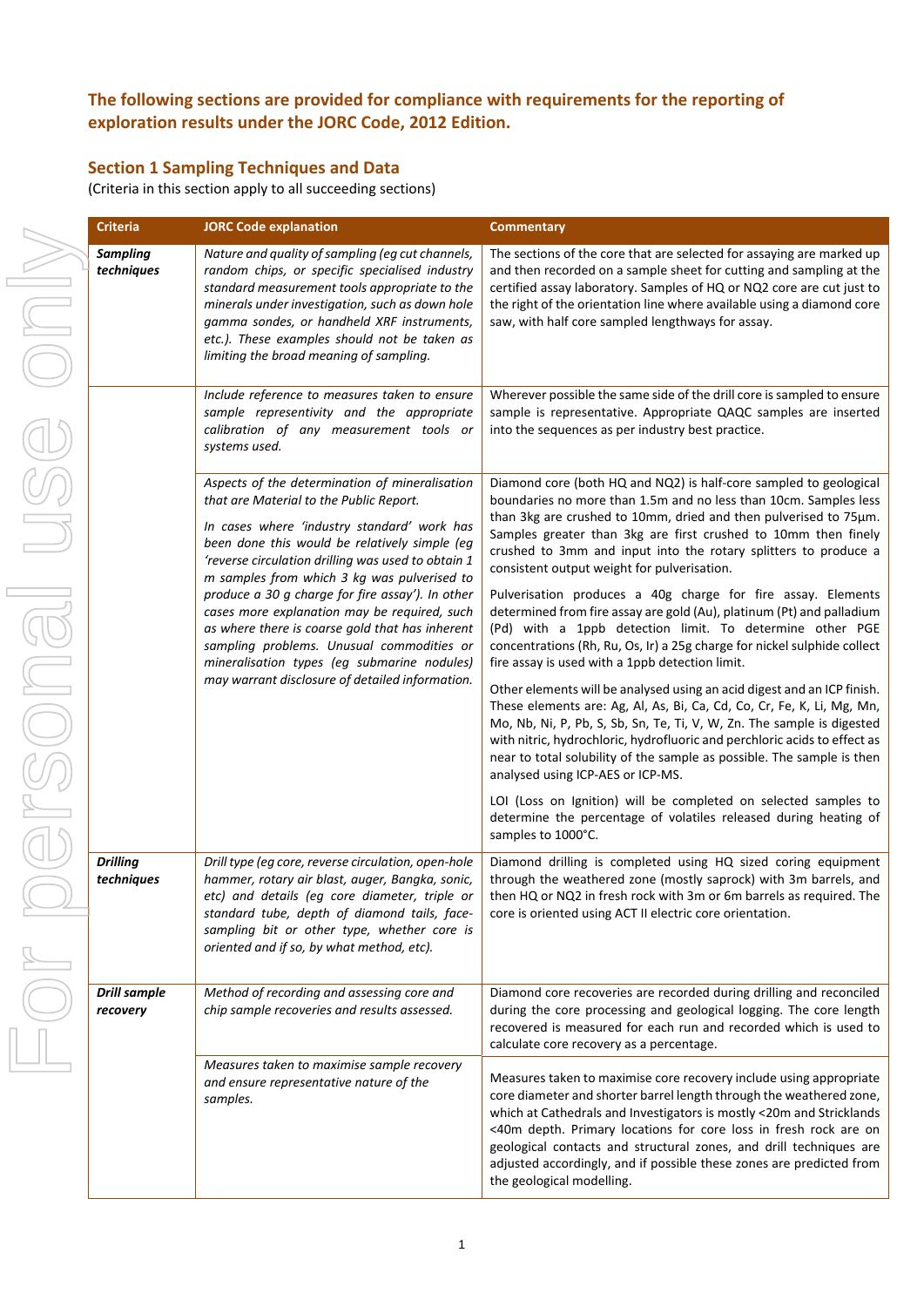| <b>Criteria</b>                                            | <b>JORC Code explanation</b>                                                                                                                                                                                                                 | <b>Commentary</b>                                                                                                                                                                                                                                                                                                                                                                                                                                                                                         |
|------------------------------------------------------------|----------------------------------------------------------------------------------------------------------------------------------------------------------------------------------------------------------------------------------------------|-----------------------------------------------------------------------------------------------------------------------------------------------------------------------------------------------------------------------------------------------------------------------------------------------------------------------------------------------------------------------------------------------------------------------------------------------------------------------------------------------------------|
|                                                            | Whether a relationship exists between sample<br>recovery and grade and whether sample bias<br>may have occurred due to preferential loss/gain<br>of fine/coarse material.                                                                    | No sample recovery issues have yet been identified that would<br>impact on potential sample bias in the competent fresh rocks that<br>host the mineralised sulphide intervals.                                                                                                                                                                                                                                                                                                                            |
| Logging                                                    | Whether core and chip samples have been<br>geologically and geotechnically logged to a level<br>of detail to support appropriate Mineral<br>Resource estimation, mining studies and<br>metallurgical studies.                                | Geological logging is completed for all drill holes with lithology,<br>alteration, mineralisation, structure and veining recorded. The<br>logging is recorded digitally and imported in the St George Mining<br>central database.                                                                                                                                                                                                                                                                         |
|                                                            | Whether logging is qualitative or quantitative in<br>nature. Core (or costean, channel, etc.)<br>photography.                                                                                                                                | Logging is both qualitative and quantitative depending on the field<br>being captured. Core is photographed with one tray per photo and<br>stored digitally.                                                                                                                                                                                                                                                                                                                                              |
|                                                            | The total length and percentage of the relevant<br>intersections logged.                                                                                                                                                                     | All drill holes are geologically logged in full.                                                                                                                                                                                                                                                                                                                                                                                                                                                          |
| Sub-sampling<br>techniques and<br>sample<br>preparation    | If core, whether cut or sawn and whether<br>quarter, half or all core taken.                                                                                                                                                                 | The HQ and NQ2 core is cut in half length ways just to the right of the<br>orientation line where available using a diamond core saw. All<br>samples are collected from the same side of the core where<br>practicable.                                                                                                                                                                                                                                                                                   |
|                                                            | If non-core, whether riffled, tube sampled,<br>rotary split, etc and whether sampled wet or<br>dry.                                                                                                                                          | Reverse circulation holes have been rotary cone split, and wetness<br>recorded during drilling.                                                                                                                                                                                                                                                                                                                                                                                                           |
|                                                            | For all sample types, the nature, quality and<br>appropriateness of the sample preparation<br>technique.                                                                                                                                     | The entire sample is pulverised to 75µm using LM5 pulverising mills.<br>Samples are dried, crushed and pulverized to produce a homogenous<br>representative sub-sample for analysis. A grind quality target of 90%<br>passing 75µm is used.                                                                                                                                                                                                                                                               |
|                                                            | Quality control procedures adopted for all sub-<br>sampling stages to maximise representivity of<br>samples.                                                                                                                                 | Quality control procedures include submission of Certified Reference<br>Materials (standards), duplicates and blanks with each sample batch.<br>QAQC results are routinely reviewed to identify and resolve any<br>issues.                                                                                                                                                                                                                                                                                |
|                                                            | Measures taken to ensure that the sampling is<br>representative of the in situ material collected,<br>including for instance results for field<br>duplicate/second-half sampling.                                                            | Duplicate samples are selected during sampling. Samples comprise<br>two quarter core samples, or for RC comprise a one meter sample<br>equally split into two bags and taken at set meter intervals.                                                                                                                                                                                                                                                                                                      |
|                                                            | Whether sample sizes are appropriate to the<br>grain size of the material being sampled.                                                                                                                                                     | The sample sizes are considered to be appropriate for base metal<br>sulphide mineralisation and associated geology.                                                                                                                                                                                                                                                                                                                                                                                       |
| <b>Quality of</b><br>assay data and<br>laboratory<br>tests | The nature, quality and appropriateness of the<br>assaying and laboratory procedures used and<br>whether the technique is considered partial or<br>total.                                                                                    | Diamond core samples are analysed for Au, Pt and Pd using a 40g lead<br>collection fire assay; for Rh, Ru, Os, Ir using a 25g nickel sulphide<br>collection fire assay; and for Ag, Al, As, Bi, Ca, Cd, Co, Cr, Fe, K, Li, Mg,<br>Mn, Mo, Nb, Ni, P, Pb, S, Sb, Sn, Te, Ti, V, W, Zn using a four acid digest<br>and ICP-AES or MS finish. The assay method and detection limits are<br>appropriate for analysis of the elements required.                                                                |
|                                                            | For geophysical tools, spectrometers, handheld<br>XRF instruments, etc, the parameters used in<br>determining the analysis including instrument<br>make and model, reading times, calibrations<br>factors applied and their derivation, etc. | A handheld XRF instrument (Olympus Innov-X Spectrum Analyser) is<br>used to systematically analyse the drill core and RC sample piles<br>onsite. One reading is taken per meter, however for any core samples<br>with matrix or massive sulphide mineralisation then multiple samples<br>are taken at set intervals per meter. The instruments are serviced and<br>calibrated at least once a year. Field calibration of the XRF instrument<br>using standards is periodically performed (usually daily). |
|                                                            |                                                                                                                                                                                                                                              | The handheld XRF results are only used for preliminary assessment<br>and reporting of element compositions, prior to the receipt of assay<br>results from the certified laboratory.                                                                                                                                                                                                                                                                                                                       |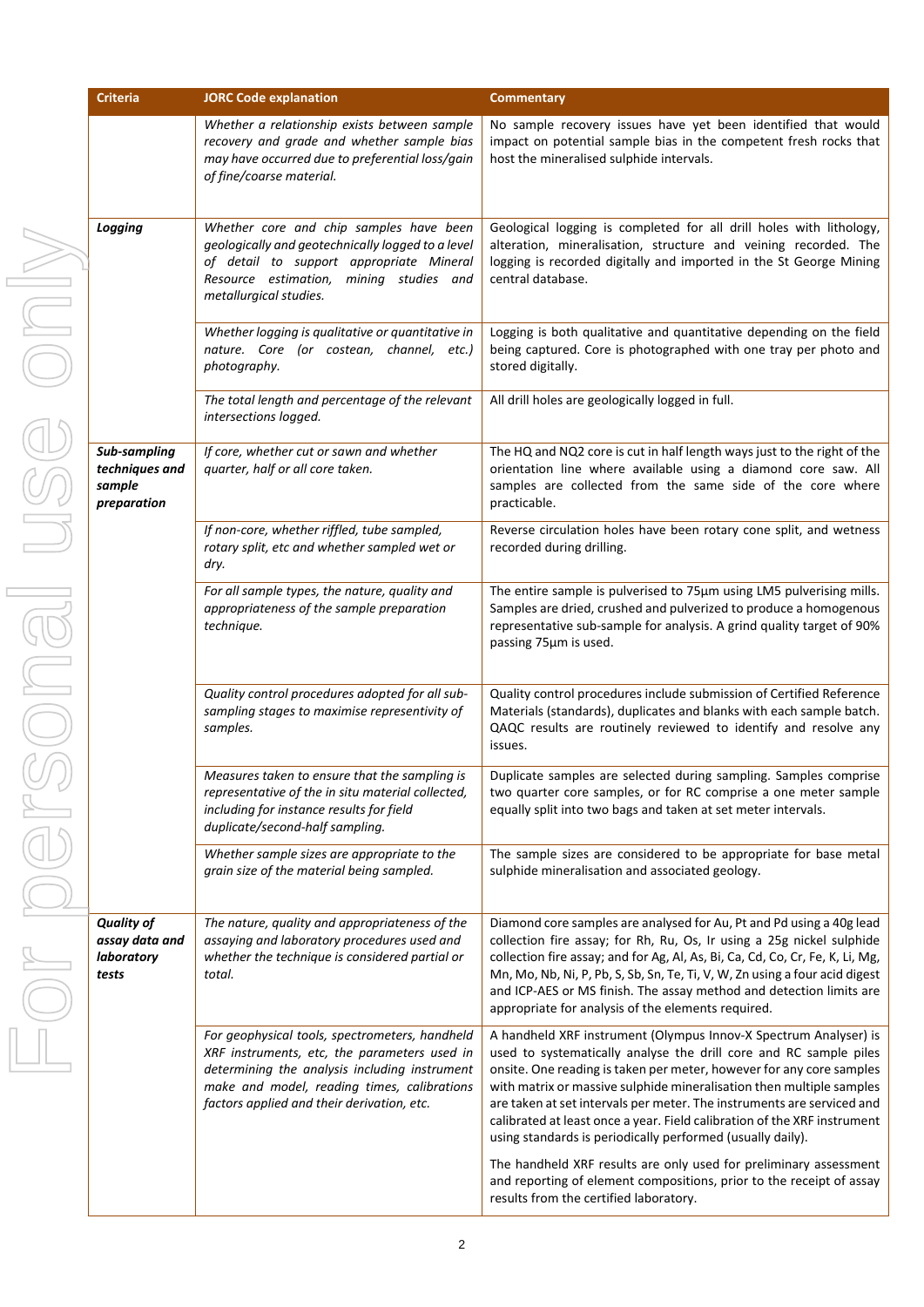| <b>Criteria</b>                                                         | <b>JORC Code explanation</b>                                                                                                                                                                                                             | <b>Commentary</b>                                                                                                                                                                                                                                                                                                                                                                               |
|-------------------------------------------------------------------------|------------------------------------------------------------------------------------------------------------------------------------------------------------------------------------------------------------------------------------------|-------------------------------------------------------------------------------------------------------------------------------------------------------------------------------------------------------------------------------------------------------------------------------------------------------------------------------------------------------------------------------------------------|
|                                                                         |                                                                                                                                                                                                                                          |                                                                                                                                                                                                                                                                                                                                                                                                 |
|                                                                         | Nature of quality control procedures adopted<br>(eg standards, blanks, duplicates, external<br>laboratory checks) and whether acceptable<br>levels of accuracy (i.e. lack of bias) and precision                                         | Laboratory QAQC involves the use of internal lab standards using<br>certified reference material (CRMs), blanks and pulp duplicates as<br>part of in house procedures. The Company also submits a suite of<br>CRMs, blanks and selects appropriate samples for duplicates.                                                                                                                      |
|                                                                         | have been established.                                                                                                                                                                                                                   | Sample preparation checks for fineness are performed by the<br>laboratory to ensure the grind size of 90% passing 75µm is being<br>attained.                                                                                                                                                                                                                                                    |
| Verification of<br>sampling and<br>assaying                             | The verification of significant intersections by<br>either independent or alternative company<br>personnel.                                                                                                                              | Significant intersections are verified by the Exploration Manager of St<br>George Mining.                                                                                                                                                                                                                                                                                                       |
|                                                                         | The use of twinned holes.                                                                                                                                                                                                                | No twin holes are currently planned for the upcoming drill program.                                                                                                                                                                                                                                                                                                                             |
|                                                                         | Documentation of primary data, data entry<br>procedures, data verification, data storage<br>(physical and electronic) protocols.                                                                                                         | Primary data is captured onto a laptop using acQuire software and<br>includes geological logging, sample data and QA/QC information. This<br>data, together with the assay data, is entered into the St George<br>Mining central SQL database which is managed by external<br>consultants.                                                                                                      |
|                                                                         | Discuss any adjustment to assay data.                                                                                                                                                                                                    | No adjustments or calibrations will be made to any primary assay data<br>reported.                                                                                                                                                                                                                                                                                                              |
| <b>Location of</b><br>data points                                       | Accuracy and quality of surveys used to locate<br>drill holes (collar and down-hole surveys),<br>trenches, mine workings and other locations<br>used in Mineral Resource estimation.                                                     | Drill holes have been located and pegged using a DGPS system with<br>an expected accuracy of $+/-0.05$ mmm for easting, northing and<br>elevation.<br>Downhole surveys are conducted using a single shot camera                                                                                                                                                                                 |
|                                                                         |                                                                                                                                                                                                                                          | approximately every 30m during drilling to record and monitor<br>deviations of the hole from the planned dip and azimuth. Post-drilling<br>downhole gyroscopic surveys will be conducted, which provide more<br>accurate survey results.                                                                                                                                                        |
|                                                                         | Specification of the grid system used.                                                                                                                                                                                                   | The grid system used at the Mt Alexander project is GDA94 (MGA),<br>zone 51.                                                                                                                                                                                                                                                                                                                    |
|                                                                         | Quality and adequacy of topographic control.                                                                                                                                                                                             | Elevation data has been acquired using DGPS surveying at individual<br>collar locations and entered into the central database. A topographic<br>surface has been created using this elevation data.                                                                                                                                                                                             |
| <b>Data spacing</b><br>and<br>distribution                              | Data spacing for reporting of Exploration<br>Results.                                                                                                                                                                                    | The diamond drill program is testing modelled EM conductors and<br>geological criteria for massive nickel-copper-PGE sulphide<br>mineralisation. The spacing and distribution of the planned drill holes<br>is appropriate to test the defined targets.                                                                                                                                         |
|                                                                         | Whether the data spacing and distribution is<br>sufficient to establish the degree of geological<br>and grade continuity appropriate for the<br>Mineral Resource and Ore Reserve estimation<br>procedure(s) and classifications applied. | The completed drilling at Cathedrals, Stricklands and Investigators is<br>not sufficient to establish the degree of geological and grade<br>continuity to support the definition of Mineral Resource and Reserves<br>and the classifications applied under the 2012 JORC code.                                                                                                                  |
|                                                                         | Whether sample compositing has been applied.                                                                                                                                                                                             | No compositing has been applied to the exploration results.                                                                                                                                                                                                                                                                                                                                     |
| <b>Orientation of</b><br>data in relation<br>to geological<br>structure | Whether the orientation of sampling achieves<br>unbiased sampling of possible structures and<br>the extent to which this is known, considering<br>the deposit type.                                                                      | Drill holes are planned as perpendicular as possible to the target EM<br>plates and geological units to approximate true width. Most of the<br>ultramafic units in the Cathedrals Belt dip shallow to the north (and<br>occasionally south) and where possible drill holes are planned to<br>intersect perpendicular to this dip. The orientation of key structures<br>may be locally variable. |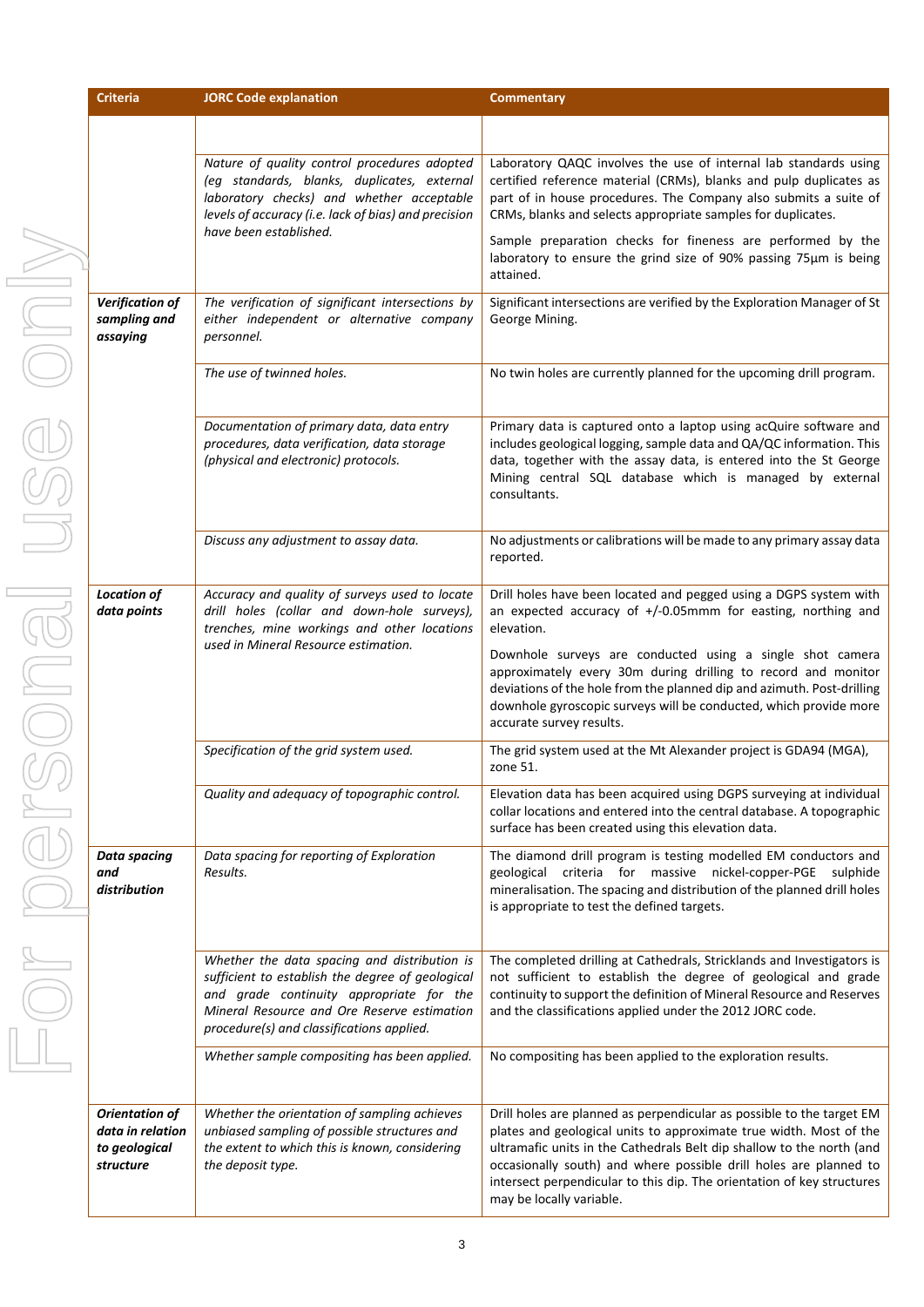| <b>Criteria</b>             | <b>JORC Code explanation</b>                                                                                                                                                                                           | <b>Commentary</b>                                                                                                                                                                                                                                             |
|-----------------------------|------------------------------------------------------------------------------------------------------------------------------------------------------------------------------------------------------------------------|---------------------------------------------------------------------------------------------------------------------------------------------------------------------------------------------------------------------------------------------------------------|
|                             | If the relationship between the drilling<br>orientation and the orientation of key<br>mineralised structures is considered to have<br>introduced a sampling bias, this should be<br>assessed and reported if material. | No orientation based sampling bias has been identified in the data to<br>date.                                                                                                                                                                                |
| Sample<br>security          | The measures taken to ensure sample security.                                                                                                                                                                          | Chain of custody is managed by St George Mining. Core samples are<br>stored in the secure facilities at Bureau Veritas laboratory in Perth.<br>Transportation of core is managed by St George contractors and<br>Bureau Veritas and actively track monitored. |
| <b>Audits or</b><br>reviews | The results of any audits or reviews of sampling<br>techniques and data.                                                                                                                                               | No audits or reviews have been conducted at this stage.                                                                                                                                                                                                       |
|                             | <b>Section 2 Reporting of Exploration Results</b>                                                                                                                                                                      |                                                                                                                                                                                                                                                               |

| <b>Criteria</b>                                             | <b>JORC Code explanation</b>                                                                                                                                                                                                                                                                  | <b>Commentary</b>                                                                                                                                                                                                                                                                                                                                                                                                                                                                          |
|-------------------------------------------------------------|-----------------------------------------------------------------------------------------------------------------------------------------------------------------------------------------------------------------------------------------------------------------------------------------------|--------------------------------------------------------------------------------------------------------------------------------------------------------------------------------------------------------------------------------------------------------------------------------------------------------------------------------------------------------------------------------------------------------------------------------------------------------------------------------------------|
| <b>Mineral</b><br><b>Tenement</b> and<br><b>Land Status</b> | Type, name/reference number, location and<br>ownership including agreements or material<br>issues with third parties including joint ventures,<br>partnerships, overriding royalties, native title<br>interests, historical sites, wilderness or national<br>park and environmental settings. | The Mt Alexander Project is comprised of five granted Exploration<br>Licences (E29/638, E29/548, E29/954, E29/962 and E29/972).<br>Tenement E29/638 is held in Joint Venture between St George (75%<br>interest) and Western Areas (25% interest). E29/638 and E29/548 are<br>also subject to a royalty in favour of a third party that is outlined in<br>the ASX Release dated 17 December 2015 (as regards E29/638) and<br>the ASX release dated 18 September 2015 (as regards E29/548). |
|                                                             | The security of the tenure held at the time of<br>reporting along with any known impediments to<br>obtaining a licence to operate in the area.                                                                                                                                                | No environmentally sensitive sites have been identified on the<br>tenements. A registered Heritage site known as Willsmore 1 (DAA<br>identification 3087) straddles tenements E29/548 and E29/638. All<br>four tenements are in good standing and no known impediments<br>exist.                                                                                                                                                                                                           |
| <b>Exploration</b><br>Done by Other<br><b>Parties</b>       | Acknowledgment and appraisal of exploration<br>by other parties.                                                                                                                                                                                                                              | Exploration on tenements E29/638 and E29/962 has been largely for<br>komatiite-hosted nickel sulphides in the Mt Alexander Greenstone<br>Belt. Exploration in the northern section of E29/638 (Cathedrals Belt)<br>and also limited exploration on E29/548 has been for komatiite-<br>hosted Ni-Cu sulphides in granite terrane. No historic exploration has<br>been identified on E29/954 or E29/972.                                                                                     |
|                                                             |                                                                                                                                                                                                                                                                                               | The target lithological unit in the Mt Alexander Greenstone belt has<br>historically been the Central Ultramafic Unit, which has been<br>explored by a number of parties, most recently by Nickel West.                                                                                                                                                                                                                                                                                    |
|                                                             |                                                                                                                                                                                                                                                                                               | High grade nickel-copper-PGE sulphides were discovered at the Mt<br>Alexander Project in 2008. Drilling was completed to test co-incident<br>electromagnetic (EM) and magnetic anomalies associated with<br>nickel-PGE enriched gossans in the northern section of current<br>tenement E29/638. The drilling identified high grade nickel-copper<br>mineralisation in granite-hosted ultramafic units and the discovery<br>was named the Cathedrals Prospect.                              |
| Geology                                                     | Deposit type, geological setting and style of<br>mineralisation                                                                                                                                                                                                                               | The Mt Alexander Project is at the northern end of a western<br>bifurcation of the Mt Ida Greenstones. The greenstones are bound to<br>the west by the Ida Fault, a significant Craton-scale structure that<br>marks the boundary between the Kalgoorlie Terrane (and Eastern<br>Goldfields Superterrane) to the east and the Youanmi Terrane to the<br>west.                                                                                                                              |
|                                                             |                                                                                                                                                                                                                                                                                               | The Mt Alexander Project is prospective for further high-grade<br>komatiite-hosted nickel-copper-PGE mineralisation (both greenstone<br>and granite hosted) and also precious metal mineralisation (i.e.<br>orogenic gold) that is typified elsewhere in the Yilgarn Craton.                                                                                                                                                                                                               |
| <b>Drill hole</b><br>information                            | A summary of all information material to the<br>understanding of the exploration results                                                                                                                                                                                                      | Drill hole collar locations are shown in Figure 1, Figure 2 and some in<br>Figure 3 and Table 1 in the body of the ASX release.                                                                                                                                                                                                                                                                                                                                                            |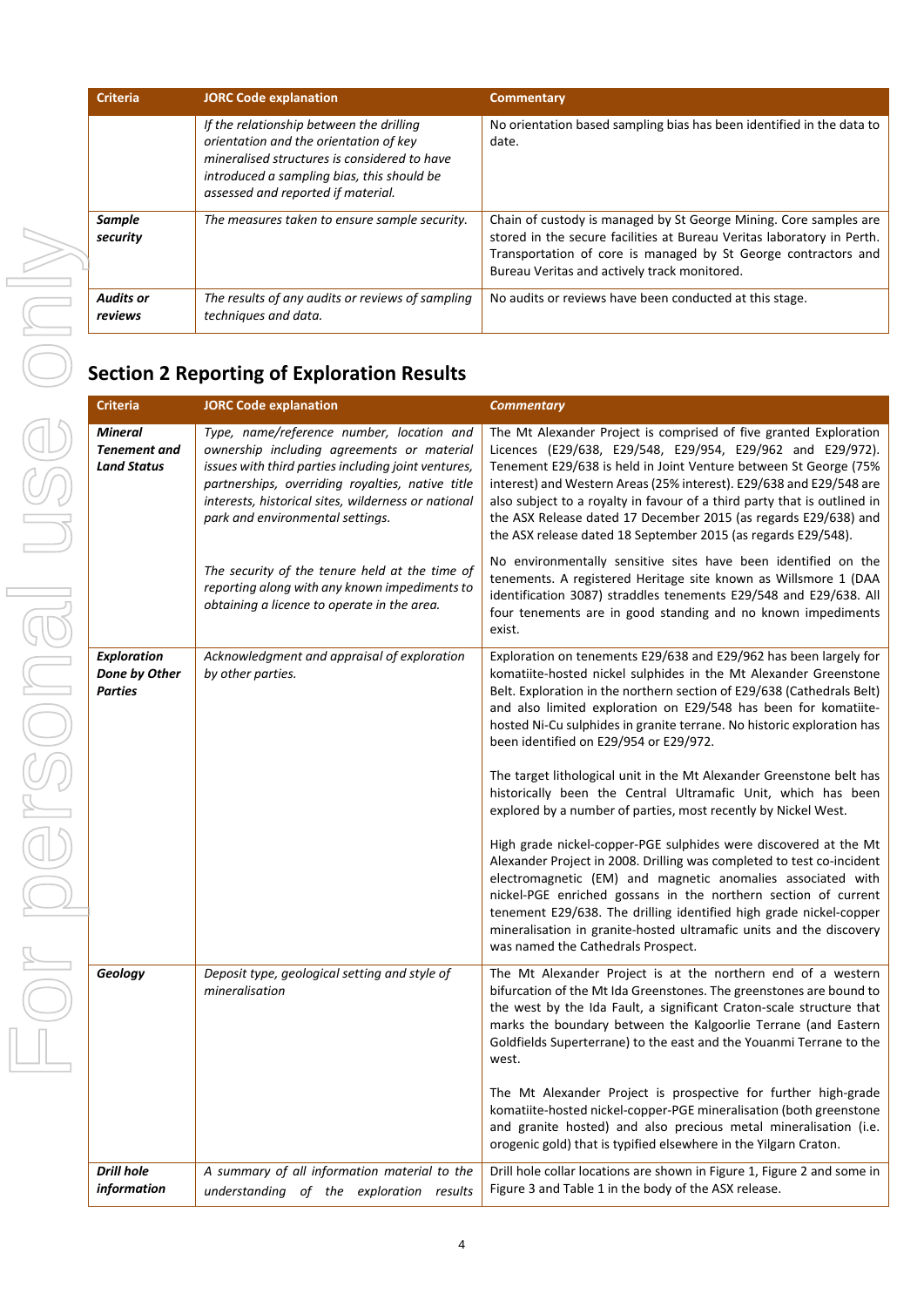| <b>Criteria</b>                                                                 | <b>JORC Code explanation</b>                                                                                                                                                                                                                                                                                                                                                                                                   | <b>Commentary</b>                                                                                                                                                                                                                                                                                                                                                                                                                                              |
|---------------------------------------------------------------------------------|--------------------------------------------------------------------------------------------------------------------------------------------------------------------------------------------------------------------------------------------------------------------------------------------------------------------------------------------------------------------------------------------------------------------------------|----------------------------------------------------------------------------------------------------------------------------------------------------------------------------------------------------------------------------------------------------------------------------------------------------------------------------------------------------------------------------------------------------------------------------------------------------------------|
|                                                                                 | tabulation<br>following<br>including<br>of<br>the<br>information for all Material drill holes:<br>• Easting and northing of the drill hole collar<br>.Elevation or RL (Reduced Level - elevation<br>above sea level in meters) of the drill hole collar<br>• Dip and azimuth of the hole<br>• Down hole length and interception depth<br>• Hole length                                                                         |                                                                                                                                                                                                                                                                                                                                                                                                                                                                |
| Data<br>aggregation<br>methods                                                  | In reporting Exploration Results, weighting<br>techniques,<br>maximum<br>and/or<br>averaging<br>minimum grade truncations (e.g. cutting of high<br>grades) and cut-off grades are usually Material<br>and should be stated.                                                                                                                                                                                                    | Reported assay intersections are length and density weighted.<br>Significant intersections are determined using both qualitative (i.e.<br>geological logging) and quantitative (i.e. lower cut-off) methods.<br>For massive sulphide intersections, the nominal lower cut-off is 2%<br>for either nickel or copper. For disseminated, blebby and matrix<br>sulphide intersections the nominal lower cut-off for nickel is 0.3%.                                |
|                                                                                 | Where aggregated intercepts incorporate short<br>lengths of high grade results and longer lengths<br>of low grade results, the procedure used for such<br>aggregation should be stated and some typical<br>examples of such aggregations should be shown<br>in detail.                                                                                                                                                         | Any high-grade sulphide intervals internal to broader zones of<br>sulphide mineralisation are reported as included intervals.<br>Any disseminated, matrix, brecciated or stringer sulphides with<br>(usually) >1% nickel or copper on contact with massive sulphide<br>mineralisation are grouped with the massive sulphides for calculating<br>significant intersections and the massive sulphide mineralisation is<br>reported as an including intersection. |
|                                                                                 | The assumptions used for any reporting of<br>metal equivalent values should be clearly<br>stated.                                                                                                                                                                                                                                                                                                                              | No metal equivalent values have yet been used for reporting<br>exploration results.                                                                                                                                                                                                                                                                                                                                                                            |
| Relationship<br>between<br>mineralisation<br>widths and<br>intercept<br>lengths | These relationships are particularly important in<br>the reporting of exploration results.<br>If the geometry of the mineralisation with<br>respect to the drill hole angle is known, its<br>nature should be reported. If it is not known and<br>only the down hole lengths are reported, there<br>should be a clear statement to this effect (e.g.<br>down hole length, true width not known).                               | Assay intersections are reported as down hole lengths. Drill holes are<br>planned as perpendicular as possible to intersect the target EM plates<br>and geological targets so downhole lengths are usually interpreted to<br>be near true width.                                                                                                                                                                                                               |
| Diaarams                                                                        | Appropriate maps and sections (with scales) and<br>tabulations of intercepts should be included for<br>any significant discovery being reported. These<br>should include, but not be limited to a plane<br>view of drill hole collar locations and<br>appropriate sectional views.                                                                                                                                             | A relevant prospect location map, cross section and long section are<br>shown in the body of the release.                                                                                                                                                                                                                                                                                                                                                      |
| <b>Balanced</b><br><b>Reporting</b>                                             | Where comprehensive reporting<br>of all<br>Exploration<br>Results<br>is<br>not<br>practical,<br>representative reporting of both low and high<br>grades and/or widths should be practiced to<br>avoid misleading reporting Exploration Results.                                                                                                                                                                                | The exploration results reported are representative of the<br>mineralisation style with grades and/or widths reported in a<br>consistent manner.                                                                                                                                                                                                                                                                                                               |
| <b>Other</b><br>substantive<br>exploration<br>data                              | Other exploration data, if meaningful and<br>material, should be reported including (but not<br>limited to): geological observation; geophysical<br>survey results; geochemical survey results; bulk<br>samples - size and method of treatment;<br>metallurgical test results; bulk density,<br>groundwater,<br>qeotechnical<br>and<br>rock<br>characteristics;<br>potential<br>deleterious<br>or<br>contaminating substances. | All material or meaningful data collected has been reported.                                                                                                                                                                                                                                                                                                                                                                                                   |
| <b>Further Work</b>                                                             | The nature and scale of planned further work<br>(e.g. tests for lateral extensions or depth<br>extensions or large $-$ scale step $-$ out drilling).                                                                                                                                                                                                                                                                           | Further exploration in the Cathedrals Belt is currently being planned<br>based on results from the recent drill program. Further exploration is<br>also warranted north of the Cathedrals Belt on E29/548, and also in<br>the Mt Alexander greenstone belt to the south.                                                                                                                                                                                       |